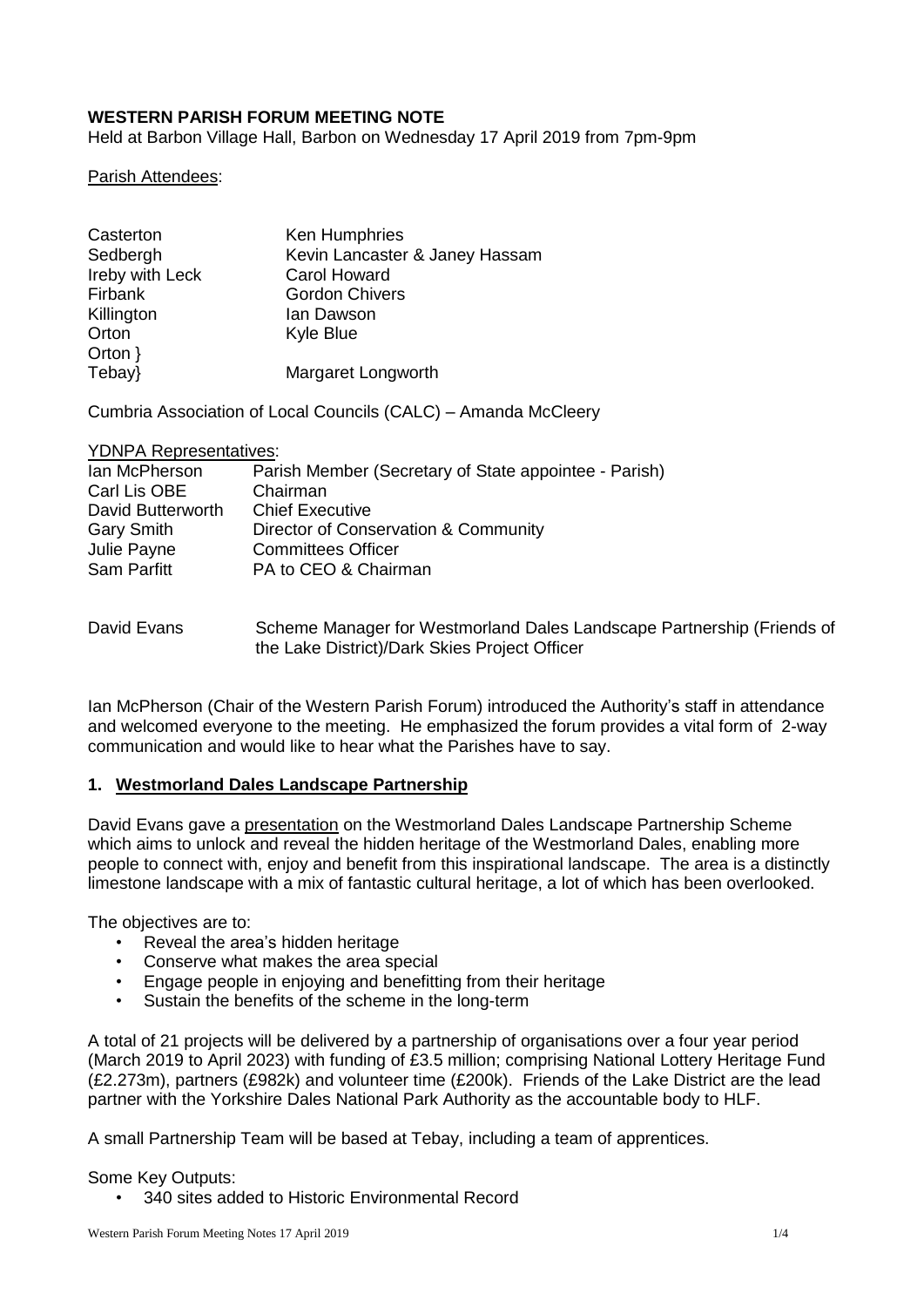- 370 volunteers contributing > 1500 volunteer days
- 20 community groups, 2,000 people engaged

Parishes will be engaged in the scheme and act as a conduit to the wider community.

Anyone wishing to receive newsletter updates can complete the sign up form at [this](http://eepurl.com/gdi_l1) link

The key contact for the scheme is David Evans [David-evans@fld.org.uk](mailto:David-evans@fld.org.uk)

# **2. Dark Skies Reserve update**

David Evans explained the National Park Management Plan has an objective to *maintain the National Park as a place where a true sense of tranquillity, remoteness and solitude can be found, and, by 2021, obtain Dark Skies Reserve status to enhance and promote enjoyment of its night sky*.

In order to warrant Dark Skies Reserve status, we need to prove the skies are sufficiently dark. 8 key lead volunteers have been taking readings. Over 300 meter readings have been undertaken so far; with 50 showing the required level.

A consultant has been employed to undertake a 'lighting audit', assessing the current level of external lighting on e.g. buildings across the National Park. From this information, a 'Light Management Plan' will be produced. Parish Councils will receive more information on this in the Autumn.

There is still a lot of work to do in order to obtain International Dark Sky Reserve status and it is hoped to submit a bid this time next year.

# **3. Attracting Younger People**

David Butterworth gave a presentation detailing an initiative being led by the 4 District Councils and YDNPA to try to deal with some of the significant issues facing all northern rural communities.

The National Park Management Plan contains an ambition that the Park should be:

*Home to strong, self-reliant and balanced communities with good access to the services they need.*.

As part of achieving that ambition, there are specific objectives by 2024 to:

- Create at least 400 new dwellings in a range of tenures, sizes, types and prices
- Increase the number and quality of jobs, so as to increase gross value added (GVA) by 10%
- Deliver at least one significant economic development project in each of Craven, Eden, Richmondshire and South Lakeland.
- Connect Grassington, Hawes, Reeth, Sedbergh, and their surrounding 'service villages', to fibre-to-the-premises broadband, and secure at least the Universal Service Obligation (10 mbps) for the rest of the National Park
- Provide basic mobile phone coverage across the National Park, and ensure 4G (or better) services are available on all networks in Grassington, Hawes, Reeth, Sedbergh and their surrounding service villages
- Seek to retain access to local services like primary schools and GP surgeries that are essential to the long-term viability of local communities.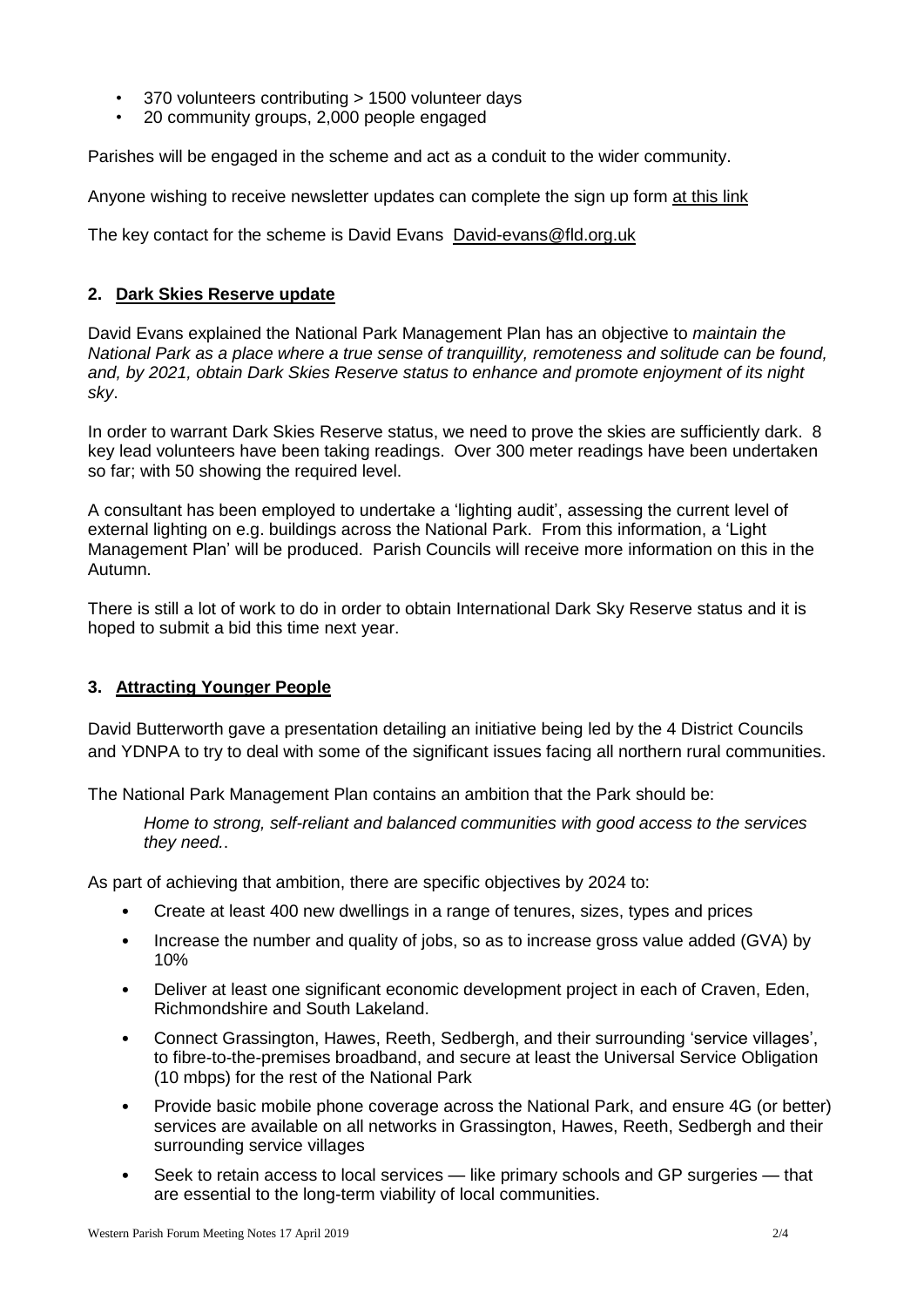• Undertake a 5-year programme of measures to promote the National Park as a place to live for younger, working age households.

## 4. **Local Plan**

Gary Smith gave a short presentation on the process to develop a single Local Plan for the whole of the National Park.

The timeframe for which is as follows:

- A socio-economic study to establish the current situation on issues like housing, economic development and population trends (May-Oct);
- 'Issues and options' consultation (early 2020);
- Full draft plan consultation (early 2021);
- 'Publication' version (end 2021);
- Examination by a Planning Inspector (end 2022);
- Adoption (2023)

# **5. Lune 'Slow the Flow' project**

Gary Smith gave a short presentation on the work the Authority and the Lune Rivers Trust are doing to reduce flooding in Sedbergh and Tebay

A number of schemes are underway including the Lune' Slow the Flow' project, which is being funded by the Cumbria Floods Partnership.

### **6. Habitat Surveys**

Gary Smith gave a short presentation providing an update on the NPA's rolling programme of surveys of the extent and condition of nationally-important habitats in the Park. The programme is currently focused on the new area of the National Park. The NPA needs agreement from landowners to access their land to do the surveys. Surveying the northern (i.e. Eden) area is due to take this year, and we are in the process of contacting landowners to get their permission to do so.

Last year, 1,400 hectares of habitat was surveyed (30% of the possible total), of which only 10% was found to be in good condition.

The data is really important. It is used to help farmers entering into agri-environment grant schemes and to support bids for funding to bodies like the National Lottery Heritage Fund.

All presentations from this meeting are available [here](https://www.yorkshiredales.org.uk/__data/assets/pdf_file/0007/1599262/Western-Parish-Forum-presentation.pdf)